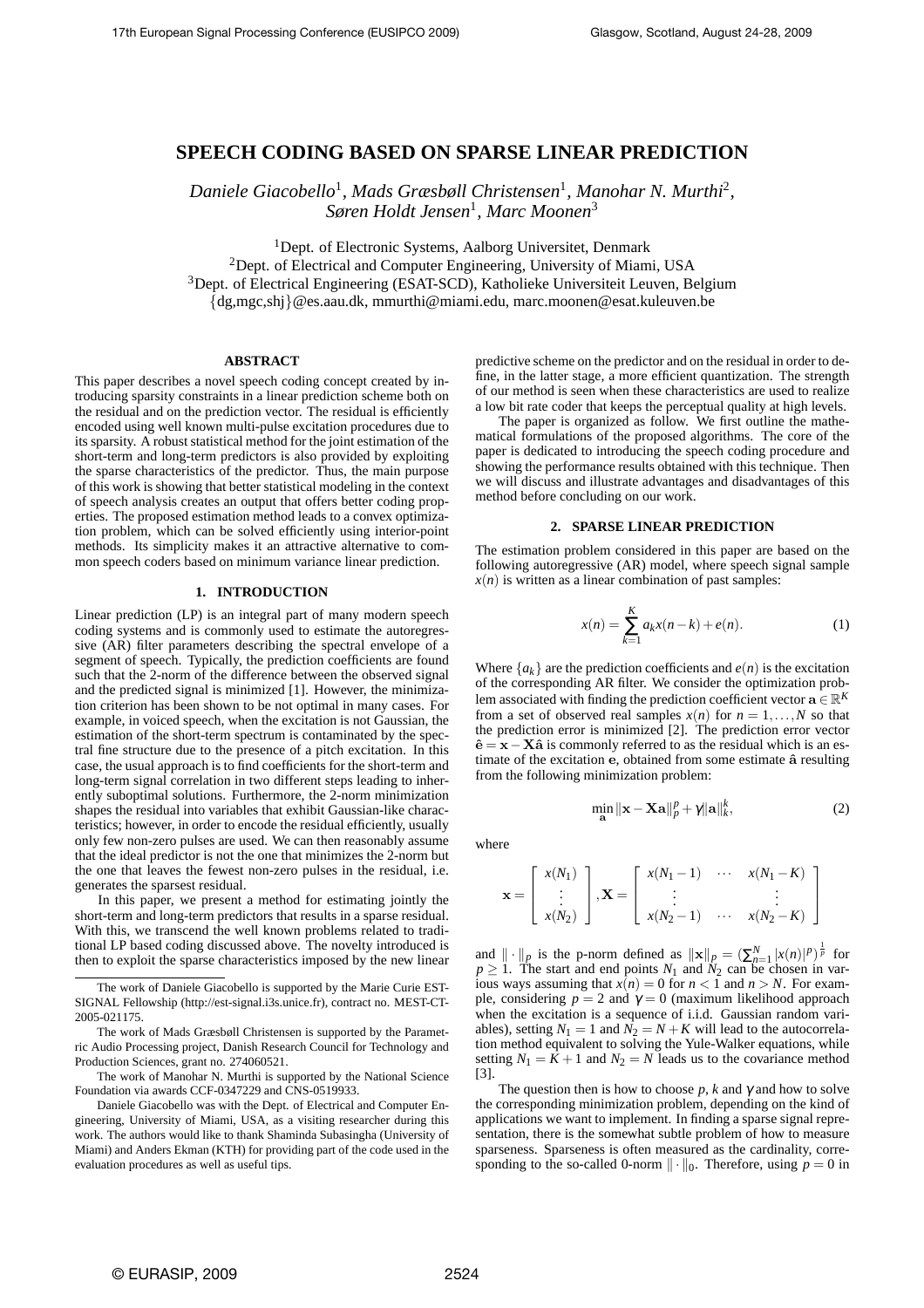(2) means that we would like to minimize the number of non-zero samples in the error vector. Unfortunately this is a combinatorial problem which generally cannot be solved in polynomial time. Instead of the cardinality measure, we then use the more tractable 1 norm  $\|\cdot\|_1$  widely used as a linear programming relaxation of this problem [4]. When  $p = 1$  and  $k = 1$ , our optimization problem then becomes:

$$
\min_{\mathbf{a}} \|\mathbf{x} - \mathbf{X}\mathbf{a}\|_1 + \gamma \|\mathbf{a}\|_1. \tag{3}
$$

This optimization problem can be posed as a linear programming problem and can be solved using an interior-point algorithm [2]. The introduction of the regularization parameter  $\gamma$  in (2) is intimately related to the *a priori* knowledge that we have on the coefficients vector  $\{a_k\}$  or, in other words, to how sparse  $\{a_k\}$  is, considering the 1-norm as an approximation of the 0-norm. Furthermore, from a Bayesian point of view, this may be interpreted as the *maximum a posteriori* (MAP) approach for finding  ${a_k}$  under the assumption that the coefficients vector and the error vector are both i.i.d. Laplacian sets of variables:

$$
\mathbf{a}_{\mathbf{MAP}} = \underset{\mathbf{a}}{\arg \max} f(\mathbf{x}|\mathbf{a}) g(\mathbf{a})
$$
  
= 
$$
\underset{\mathbf{a}}{\arg \max} \{ \exp(-\|\mathbf{x} - \mathbf{X}\mathbf{a}\|_1) \exp(-\gamma \|\mathbf{a}\|_1) \}.
$$
 (4)

## **3. BASIC CODING STRUCTURE**

The core of the speech coder is based on the optimization problem (3) seen in the previous section. In order to obtain appropriate solutions, we have to choose a proper regularization parameter  $\gamma$  in order to obtain the best statistical model for the analyzed segment of speech. For each segment, once we have chosen  $\gamma$ , we can solve the minimization problem in (3). At this point we obtain a high order solution vector (the prediction polynomial) and a residual vector that clearly exhibits sparsity. We will then look at efficient ways to encode these.

#### **3.1 Selection of the regularization parameter**

The regularization parameter  $\gamma$  plays a fundamental role in finding an appropriate statistical model for the segment of speech that is being analyzed. Previous works based on the regularized minimization problem in (2), with  $p = 2$  and  $k = 2$ , suggest that the choice should be done based on an algorithm that locates the "corner" of the *L*-curve [5], defined as the point of maximum curvature of the *L* shaped curve obtained by plotting ( $\|\mathbf{x} - \mathbf{Xa}_{\gamma}\|_{2}$ ,  $\|\mathbf{a}_{\gamma}\|_{2}$ ) for several values of  $\gamma$ . This value of  $\gamma$  then offers the best trade-off in the minimization problem (3).

In our case we modify this principle by replacing the 2-norm with the 1-norm: the new *L*-curve ( $\|\mathbf{x}-\mathbf{X}\mathbf{a}\gamma\|_1$ ,  $\|\mathbf{a}\gamma\|_1$ ) will still be a monotonically decreasing curve and the solution  $\mathbf{a}_{\gamma}$  is a piecewise linear function of γ. We can use the same algorithm used in [5] in order to find the point of maximum curvature, that will correspond to the value  $\gamma_0$ . An example of the *L*-curve so obtained is shown in Figure 1. Considering the 1-norm as an approximation of the 0-norm, this process may be seen as a trade-off between the sparsity of the residual and the sparsity of the predictor. In particular for  $\gamma \geq ||\mathbf{X}^T \mathbf{x}||_{\infty}$  (where  $|| \cdot ||_{\infty} = || \cdot ||_1^*$  denotes the dual norm) the entries of  $\mathbf{a}_{\gamma}$  will all be zeros while for  $\gamma = 0$  the predictor sparsity is not controlled and so the number of zeros in the residual will be proportional to the order of the predictor *K*.

#### **3.2 Factorization of the high order predictor**

For each segment of speech, the high order predictor  $A(z)$ , obtained by solving (3) using  $\gamma_0$  as regularization parameter, has mostly zeros as entries due to the sparsity that we have imposed on it. However, the quantization of this predictor may not be trivial due to spurious near-zero components. In this section we will present a robust method to remove these spurious components by creating a new polynomial  $A_{\text{os}}(z)$  that will then be efficiently factorized into a short-term predictor  $A_{stp}(z)$  and a long-term predictor  $P(z)$ .



Figure 1: An example of the L-curve ( $\|\mathbf{x} - \mathbf{X}\mathbf{a}_{\gamma}\|_1$ ,  $\|\mathbf{a}_{\gamma}\|_1$ ) obtained for *a segment of 160 samples of speech (20 ms at 8 kHz); the order is*  $K =$ 110*. The lower and upper bounds of* γ *and their respective solution norm and residual norm are also shown. γ*<sub>0</sub> *represents the optimal value of the regularization parameter for the current segment found with the algorithm shown in [5].*

The removal of the spurious near-zero components in  $A(z)$  can be done by applying a model order selection criterion that identifies the useful coefficients in the predictor. Most model order selection criteria for autoregressive (AR) spectral estimation are based on the assumption that the minimization term is the prediction error power of the AR filter. A criterion first introduced by Jenkins and Watts [7] can be generalized to the minimization of the sum of absolute values. The model order selection criterion will then be based on the function:

$$
\alpha_k = \frac{1}{N - 2k} \sum_{n=k}^{N-1} \left| x(n) + \sum_{i=1}^k a_k(n) x(n-i) \right|,
$$
 (5)

where the prediction vector a is obtained by solving the minimization problem in (3) for different orders *k*, using the regularization parameter  $\gamma_0$  found in the previous step. It has been shown [6] that when solving (3) for a segment of voiced speech, the high order polynomial  $A(z)$  will be very similar to the convolution of a shortterm linear predictor and a long-term linear predictor. According to this,  $\alpha_k$  will have a shape that helps us to identify the locations in  $A(z)$  of both the short-term predictor and the locations of the coefficients obtained from the convolution between the short-term and long-term predictors. In particular, in traditional AR model selection, <sup>α</sup>*<sup>k</sup>* will be rapidly decreasing toward a global minimum *kGMIN* and then monotonically increasing; the order of the AR model is then chosen as *kGMIN*. This would still be case for segments of signal where long-term redundancies are not present (unvoiced speech). However, in the case when these redundancies are present (voiced speech), the function  $\alpha_k$  assumes a very interesting behavior: it will still initially decrease toward a global minimum *kGMIN* and start increasing again; but then, when the polynomial of order  $k$  in (5) will start including the positions where the convolution between the short-term and long-term predictors includes important coefficients,  $\alpha_k$  will then decrease, increase and decrease again exhibiting also two local minima (*kLMIN*1, *kLMIN*2) and two local maxima  $(k_{LMAX1}, k_{LMAX2})$ . By extending the polynomial in (5), past the positions where the important long-term contribution are,  $\alpha_k$  will then increase monotonically toward the global maximum. The first local maximum *kLMAX*<sup>1</sup> and the second local minimum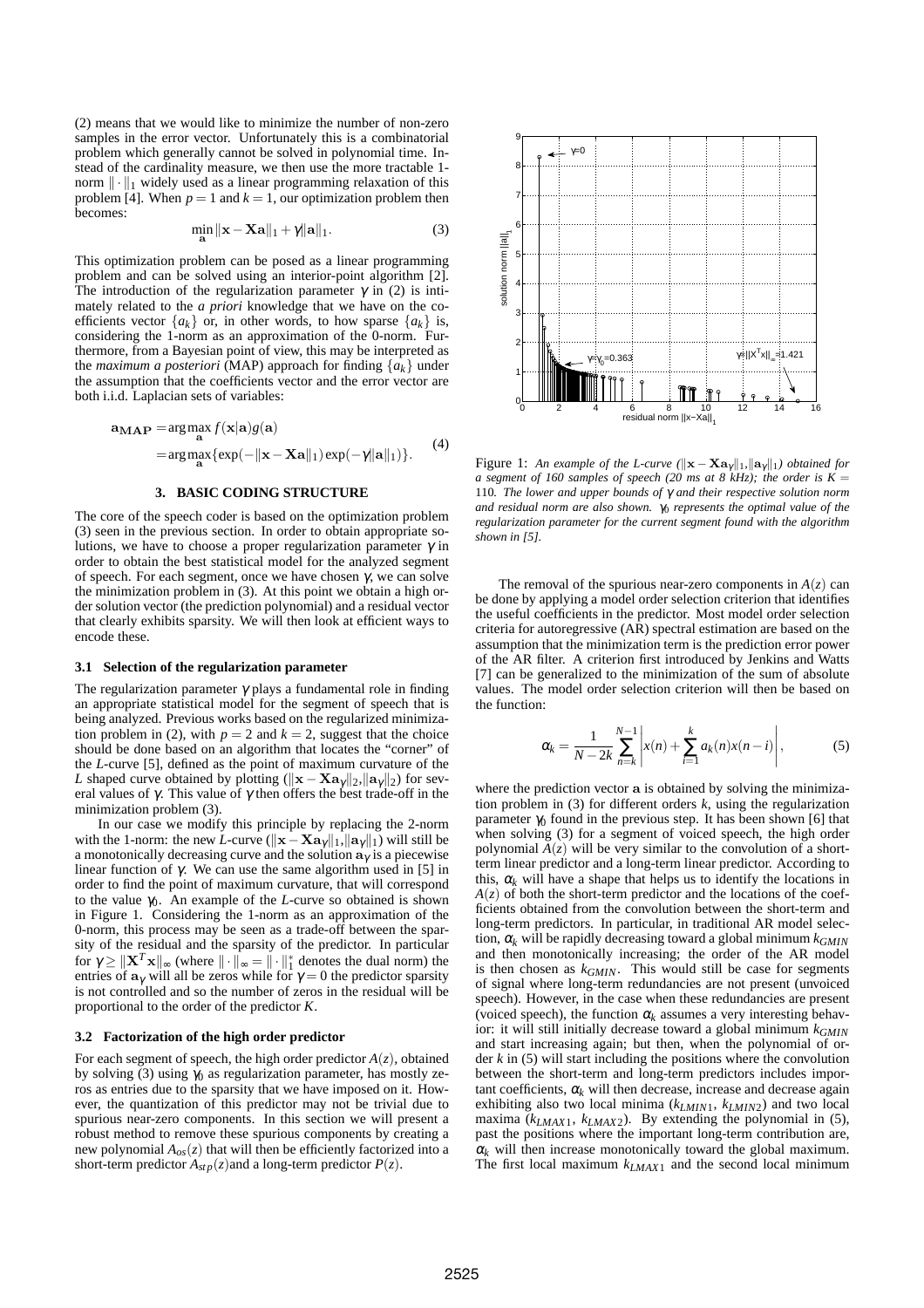

Figure 2: *An example of the cost function* <sup>α</sup>*<sup>k</sup> for a segment of voiced speech. The values used for the order selection*  $k_{GMIN} = 6$ ,  $k_{LMAX1} = 23$ *and*  $k_{LMIN2} = 32$  *are shown.* 



Figure 3: *An example of the high order predictor coming out of the minimization process*  $A(z)$  *and its "clean" version*  $A_{\alpha s}(z)$ 

*kLMIN*<sup>2</sup> then define the location of the convolution of the short-term and the long-term predictor as they are acknowledged by the model order selection curve  $\alpha_k$  by making it descend (or, in other words, being useful in the minimization process). Thus, the coefficients with indexes  $[k_{LMAX1} + 1, \ldots, k_{LMIN2}]$  and the first  $k_{GMIN}$  coefficients (corresponding to the location of the short-term predictor) are the only useful non-zero elements in  $A(z)$  that we need. An example of the function  $\alpha_k$  for voiced speech is shown in Figure 2 and an example of the two high order polynomials before and after removing the spurious components through the model order selection information  $(A(z)$  and  $A_{os}(z)$ ) are shown in Figure 3. The prediction vector  $A_{\alpha s}(z)$  may now be relatively easy to quantize, having usually few non-zero coefficients. However we can make a further simplification that makes our solution more meaningful by proceeding with the deconvolution of the high-order polynomial. Knowing that the short-term predictor  $A_{\text{stp}}(z)$  is located in the first  $k_{GMIN}$  positions of  $A_{\text{os}}(z)$ :

$$
A_{stp}(z) = 1 - \sum_{k=1}^{N_{stp}} a_{os,k} z^{-k},
$$
\n(6)

where  $N_{stp} = k_{GMIN}$ , we can separate  $A_{os}(z)$  into its two contributions, short-term  $A_{stp}(z)$  and long-term  $A_{LTP}(z)$ :

$$
A_{os}(z) = A_{LTP}(z)A_{stp}(z) + R(z) \approx A_{LTP}(z)A_{stp}(z), \tag{7}
$$

where we can reasonably assume that the deconvolution residual  $R(z)$  is negligible. The resulting polynomial  $A_{LTP}(z)$  can then be further reduced into the classical form for a long-term predictor:

$$
P(z) = 1 - \sum_{k=0}^{N_p - 1} g_k z^{-(T_p + k)},
$$
\n(8)



Figure 4: *An example of the sparse residual vector for a segment of voiced (above) and unvoiced speech (below).*

where  $T_p = k_{LMAX1} + 1$ . The number of taps  $N_p$ , i.e., the order of  $P(z)$ , is chosen by looking at the difference between the magnitude of the frequency response between the true long-term contribution polynomial  $A_{LTP}(z)$  and its approximation  $P(z)$ .

## **3.3 Encoding of the residual**

In traditional LPC coding schemes, the 2-norm shapes the residual such that it exhibits Gaussian-like characteristics. This is not the case in our scheme, where the residual exhibits sparse characteristics (Figure 4). In early GSM standards, notably in the Multi-Pulse and Regular-Pulse Excitation methods (MPE and RPE) [8], the residual is encoded using only few non-zero pulses. We will then go back to these previous methods as encoding procedures, as they are reasonable approaches to encoding the residual.

In the MPE scheme, an efficient solution is found by determining in an analysis-by-synthesis scheme the locations and amplitudes of the pulses composing the synthetic excitation, one at the time. Finding the location in our case will be much simplified by the sparsity of the residual (Figure 4). The RPE scheme is based on a similar concept, except that the location of the non-zero samples in the residual is now constrained. In particular, the excitation sequence will be an upsampled version of an optimal vector found using an analysis-by-synthesis criterion. This encoding procedure also allows for a shift of the upsampled sequence [8]. In our work, we will consider this second formulation which will result in a more efficient bit allocation. In the analysis-by-synthesis procedure we will use the polynomial obtained as the multiplication of  $A_{\text{stp}}(z)$ and  $P(z)$ .

#### **4. VALIDATION**

To validate our method, we will compare it with the GSM 6.10 RPE-LTP Coder [8] and the low rate CELP coder presented in [10]. The comparison with the former method will show that the different ways of estimating the parameters and the residual will lead to a significant decrease in the bit rate with similar perceptual quality. The comparison with the latter method will show the higher perceptual quality obtained with similar bit rate. We have analyzed about one hour of clean speech coming from several different speakers with different characteristics (gender, age, pitch, regional accent) taken from the TIMIT database, re-sampled at 8 kHz. In order to obtain comparable results, the frame length is  $N = 160$ (20 ms). The order of the optimization problem in (3) is  $K = 110$ and the order of the short-term and long-term predictors are chosen according to the method presented in 3.2. For voiced speech we have noted that the order of the short-term predictor is usually between  $N_{stp} = 6$  and  $N_{stp} = 8$  and the corresponding long-term predictor order is between  $N_p = 1$  (usual single lag implementation) and  $N_p = 3$ , while for unvoiced speech the order is usually between  $N_{stp} = 8$  and  $N_{stp} = 11$ , without long-term information. The choice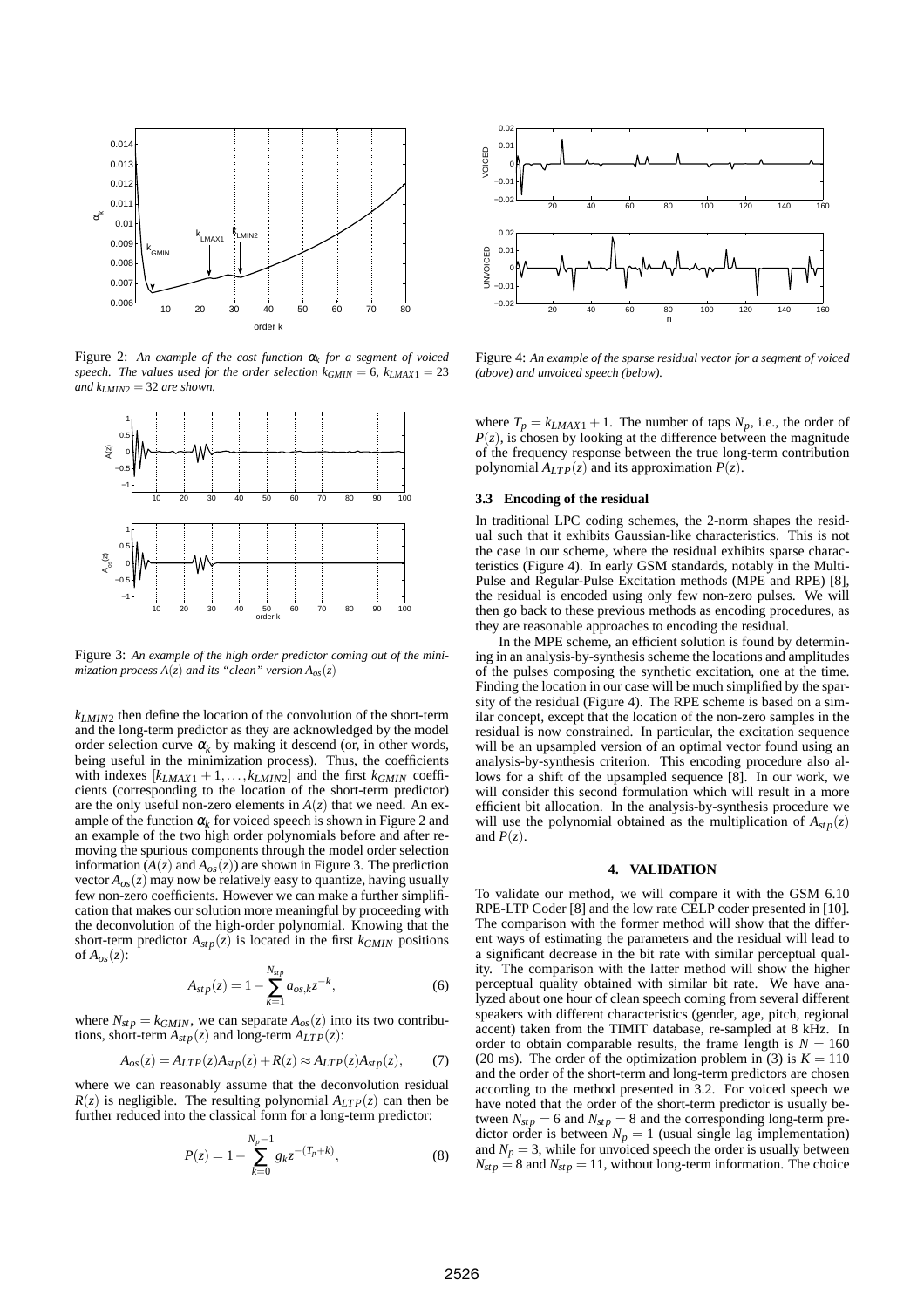| Coder     | <b>Bit Rate</b> | MOS             |
|-----------|-----------------|-----------------|
| Sparse LP | $4.6$ Kb/s      | $3.49 + 0.03$   |
| RPE-LTP   | $12.4$ Kb/s     | $3.59 \pm 0.06$ |
| CELP      | $4.7$ Kb/s      | $3.21 + 0.01$   |

Table 1: Comparison in terms of bit rate and Mean Opinion Score (MOS) between our coder based on Sparse LP, the RPE-LTP and the CELP scheme according to [10]. A 95% confidence intervals is given for each value.

of  $K = 110$  means that we can cover accurately pitch delays in the interval  $[N_{stp} + 1, K - N_{stp} - 1]$ , including the usual range for the pitch frequency [70Hz, 500Hz].

In our method, as well as for the other two coding schemes, the coefficients of the short-term predictor are encoded using their Line Spectral Frequencies (LSFs) representation. The number of bits needed for each LSFs vector it is fixed to 20 bits for a 10 coefficients predictive vector in the RPE and ACELP coders. In our scheme, it will depend on the predictor length from 12 ( $N_{stp} = 6$ ) to 22 ( $N_{\text{stp}} = 11$ ) bits per frame. In all three schemes, the method presented in [9] is used; the number of bits chosen is consistent with the transparent coding properties (spectral distortion between quantized and unquantized spectrum less than 1 dB).

Each long-term prediction coefficient is encoded directly with 6, 5, and 4 bits (depending on the position) and the pitch period is encoded with 7 bits. The number of pulses to be used in the regularpulse encoding of the residual is based on the intrinsic classification between voiced an unvoiced speech performed in the factorization procedure of the high-order polynomial. For voiced speech, the residual will have only very few significant non-zero values, while for unvoiced speech the residual will have a less clear sparse structure (Figure 4). Therefore we will represent the excitation with 20 samples (pulse spacing  $Q = 8$ ) in the case of unvoiced speech and only 10 samples (pulse spacing  $Q = 16$ ) in the case of voiced speech. A 8-level uniform quantizer is used in both cases. The quantizer normalization factor (the peak magnitude) is encoded with 6 bits per frame; the initial shift is encoded with 3 or 4 bits depending on the number of pulses used in the residual.

The maximum bit rate for voiced speech segments is 87 bits/frame (4300 bits/s) obtained when  $N_{\rm sfp} = 8$ ,  $N_p = 3$  and we use 10 pulses to code the excitation. The maximum bit rate for unvoiced speech segments is 110 bits/frame (4800 bits/s) obtained when  $N_{\text{stp}} = 11$  and we use 20 pulses to code the excitation. The choice of the maximum possible number of coefficients is given by the analysis phase. For voiced speech the largest observed value of *N<sub>stp</sub>* was 8 and to model the long-term predictor no more than 3 taps have been needed. Similarly, for unvoiced speech the largest observed value of  $N_{\text{st p}}$  was 11. The average bit rate is around 4600 bits/s. It should be noted that our scheme requires for each frame 1 bit to indicate the voiced/unvoiced decision, 2 bits to indicate the order of the short-term predictor and 2 bits to indicate the order of the long-term predictor.

A perceptual evaluation using PESQ (ITU-T P.862) has been done and the coding scheme has been compared by means of the Mean Opinion Score (MOS) with the other two schemes. The results are shown in Table 1. The evaluation clearly shows that the large reduction in the bit rate, compared to the RPE, is paid by just a slight decrease in accuracy, demonstrating the robustness of our method. The CELP scheme, that works with a similar bit rate, has a significantly worse perceptual quality.

## **5. DISCUSSION**

In this section we will discuss some of the drawbacks and advantages of the LPC method presented in the paper.

### **Stability**

Stability is important in common linear predictive coding for various reasons, the most important one being its employment in the analysis-by-synthesis schemes, to choose the best approximate excitation, and in the synthesis of the reconstructed speech signal. Our scheme presents a low rate (around 2%) of unstable combined filters  $A_{\text{str}}(z)P(z)$  and an important aspect is that the instability in this polynomial is given, except very few exceptions, only by the long-term predictor  $P(z)$ . This is consistent with traditional coding procedures in which the pitch gain is allowed to be greater than 1 (one tap implementation). It should be noted that  $A(z)$ ,  $A_{\alpha s}(z)$  and the combined polynomial  $A_{stp}(z)P(z)$  exhibit the same instability rate, a further proof of the good criterion employed to factorize the polynomial. Although stability has been considered a fundamental property to be kept in speech coding frameworks, we have noted in our scheme that instability does not affect the performances of our coder (i.e., the output of the system does not "explode"). We have found as a main reason for this is that the roots outside the unit circle are usually only given by the long-term predictor and they are still very close to the unit circle. A proof is that performing a bandwidth expansion, using a fixed value found in the analysis process as low as 0.9965 (about 20 Hz of expansion), would force the number of non-minimum phase combination filters  $A_{stp}(z)P(z)$  to zero. The unstable filters are also isolated events that do not create problems in the reconstruction phase. In practice, using a minimum phase  $A_{\text{stp}}(z)P(z)$  results in slightly higher time-domain distortion than the original composite filter.

#### **Uniqueness**

The minimization problem in (3) allows for the solution not to be unique. In these rare cases of multiple solutions, due to the convexity of the cost function, we can easily state that the all the possible multiple solutions will still be optimal [2].

#### **Computational costs**

Regarding the computational costs, finding the solution of the overdetermined system of equations in (3) using a modern interior point algorithm [2] can be shown to be comparable to solving around 20-30 least square problems. However, our advantage is that we have found a one step way to calculate both the short-term and the long-term predictors while the encoding of the residual is facilitated by its sparse characteristics. The process of selecting the regularization parameter  $\gamma_0$  can also be highly simplified by choosing it in a fixed or adaptive way based on the properties of the signal as done in other regularized prediction methods [6, 11]. The factorization process can also be done by choosing a fixed set of possible values of  $N_{stp}$  and  $N_p$  and selecting the ones that creates the best fitting of  $A(z)$ , skipping the model order selection procedure [6].

# **Sensitivity of the short-term predictor coefficients**

In the experimental analysis, the coefficients of the short-term prediction polynomial  $A_{\text{stp}}(z)$  obtained with our LP method have shown to have lower sensitivity than the one obtained with usual LPC procedures. This allows one to also have reflection coefficients, Log-Area-Ratio coefficients or Line Spectral Frequencies, with a lower sensitivity as well, therefore allowing more efficient quantization. In particular, we have observed a lower log spectral distortion (LSD) between the estimated short-term AR model obtained with our method  $S_1(\omega, \mathbf{a})$  and its corresponding quantized version  $\hat{S}_1(\omega, \mathbf{a})$ , compared to the one obtained with the 2-norm autocorrelation method  $S_2(\omega, \mathbf{a})$  (applying a 60 Hz bandwidth expansion) and its quantized version  $\hat{S}_2(\omega, \mathbf{a})$ . Another comparison, between a reference spectrum  $S_{ref}(\omega)$  and the quantized versions of the two AR models has also demonstrated that our method is generally more efficient in quantization purposes by achieving a lower distortion at lower bit rates. The reference used was found through a cubic spline interpolation between the harmonic peaks of the logarithmic periodogram and used as an approximation of the true vocal tract transfer function [11]. An example of the LSD values obtained for different rates is shown in Figure 5.

#### **Pitch-independence and shift-independence**

Two properties of the method presented in this paper that have stunned us, and will be subject to further investigations, are the pitch-independence of the short-term predictor  $A_{stp}(z)$  and the shiftindependence of the solution predictor  $A(z)$ . Our analysis has shown that shifting the frame boundaries by few samples does not change significantly the statistics of the predictor as much as with